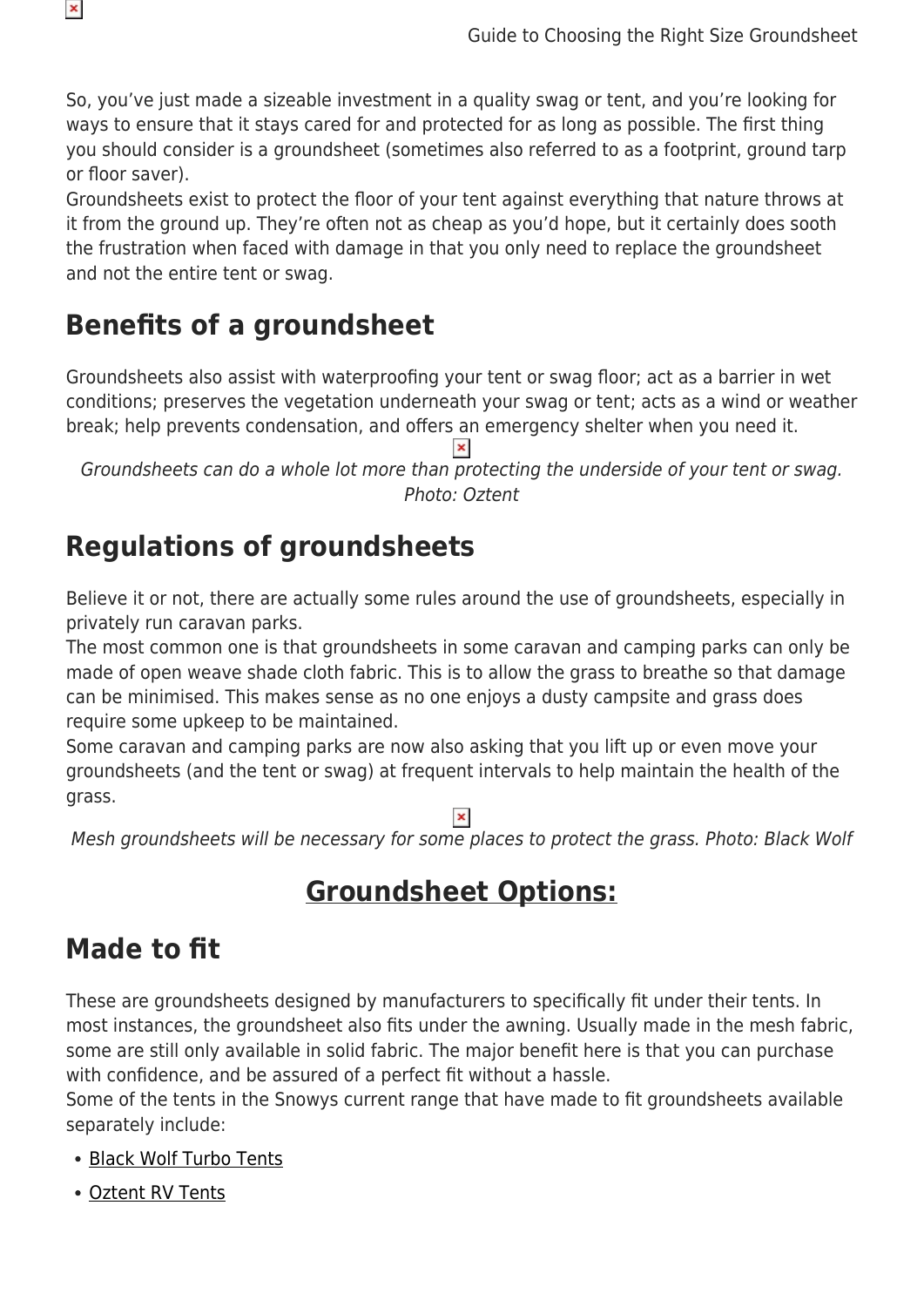- [Oztrail Tourer Tents](https://www.snowys.com.au/fast-frame-floor-guard)
- [Zempire Aerodome Tents](https://www.snowys.com.au/camping-tents#/manFilters=34&pageSize=40&orderBy=10&pageNumber=1)
- Most Hiking Tents from [MSR](https://www.snowys.com.au/hiking-tent-accessories#/specFilters=5!#-!1523&manFilters=25&pageSize=40&orderBy=-1&pageNumber=1), [Zempire](https://www.snowys.com.au/hiking-tent-accessories#/specFilters=5!#-!1523&manFilters=34&pageSize=40&orderBy=-1&pageNumber=1), [Marmot](https://www.snowys.com.au/hiking-tent-accessories#/specFilters=5!#-!1523&manFilters=216&pageSize=40&orderBy=-1&pageNumber=1) & [Wilderness Equipment](https://www.snowys.com.au/hiking-tent-accessories#/specFilters=5!#-!1523&manFilters=33&pageSize=40&orderBy=-1&pageNumber=1)

The Oztent  $RV1$ , [2,](https://www.snowys.com.au/rv2-canvas-touring-tent-2) [3](https://www.snowys.com.au/rv3-canvas-touring-tent-2), [4](https://www.snowys.com.au/rv4-canvas-touring-tent) and [5](https://www.snowys.com.au/rv5-canvas-touring-tent) are models that have made to fit groundsheets available. Photo: Oztent

# **Mesh style**

These groundsheets aren't made to fit, but rather come in a variety of sizes. This can be a challenge in trying to establish what groundsheet fits but also gives you some freedom to set it up as you wish. Made from a heavier-duty shade cloth type material, the major benefit to this design is that it allows the grass underneath to breathe, while also allowing moisture to fall through.

This ensures that groundsheet won't start pooling if it rains. The only real challenge with these groundsheets is that they aren't as durable as solid fabrics and can be hard to clean. Currently, here at Snowys, there are 3 mesh options available in a range of sizes:

- A durable and almost indestructible [C-Gear Multimat](https://www.snowys.com.au/multi-camp-mat) option
- The popular and affordable [Oztrail Ultramesh](https://www.snowys.com.au/ultramesh-tarp) option
- Or a slightly different foam feel of the [Kookaburra Annex Mat](https://www.snowys.com.au/annex-mat)

A mesh tarp is probably the most versatile option for a groundsheet. Photo: Coleman Australia

# **Solid style**

Solid styles aren't made to fit but do come in a range of sizes to suit. These aren't as popular as mesh, due to restrictions now placed upon them in caravan and camping parks. But the upside of the solid style groundsheets is that they offer more protection compared to mesh. While being a little easier to clean and providing a solid defence, they don't allow for grass to breathe, can increase the chance of condensation and worse still, when it rains, instead of allowing water to fall through, it will collect it underneath your tent floor.

At Snowys, the most common style of solid groundsheet available is the humble and multipurposeful tarp which comes in a range of sizes and thicknesses including [standard,](https://www.snowys.com.au/standard-tarp) [heavy](https://www.snowys.com.au/dura-green-heavy-duty-tarp) [duty](https://www.snowys.com.au/dura-green-heavy-duty-tarp) and [industrial weight](https://www.snowys.com.au/industrial-weight-tarp).

 $\pmb{\times}$ 

Solid heavy duty tarps are more hardwearing and offer more protection.

### **DIY groundsheets**

The last option for a groundsheet is for you to get a little creative with items you may already have. You might have some extra shade cloth, building materials, such as Tyvek or Plastic, disposed of curtains or old pool covers.

 $\pmb{\times}$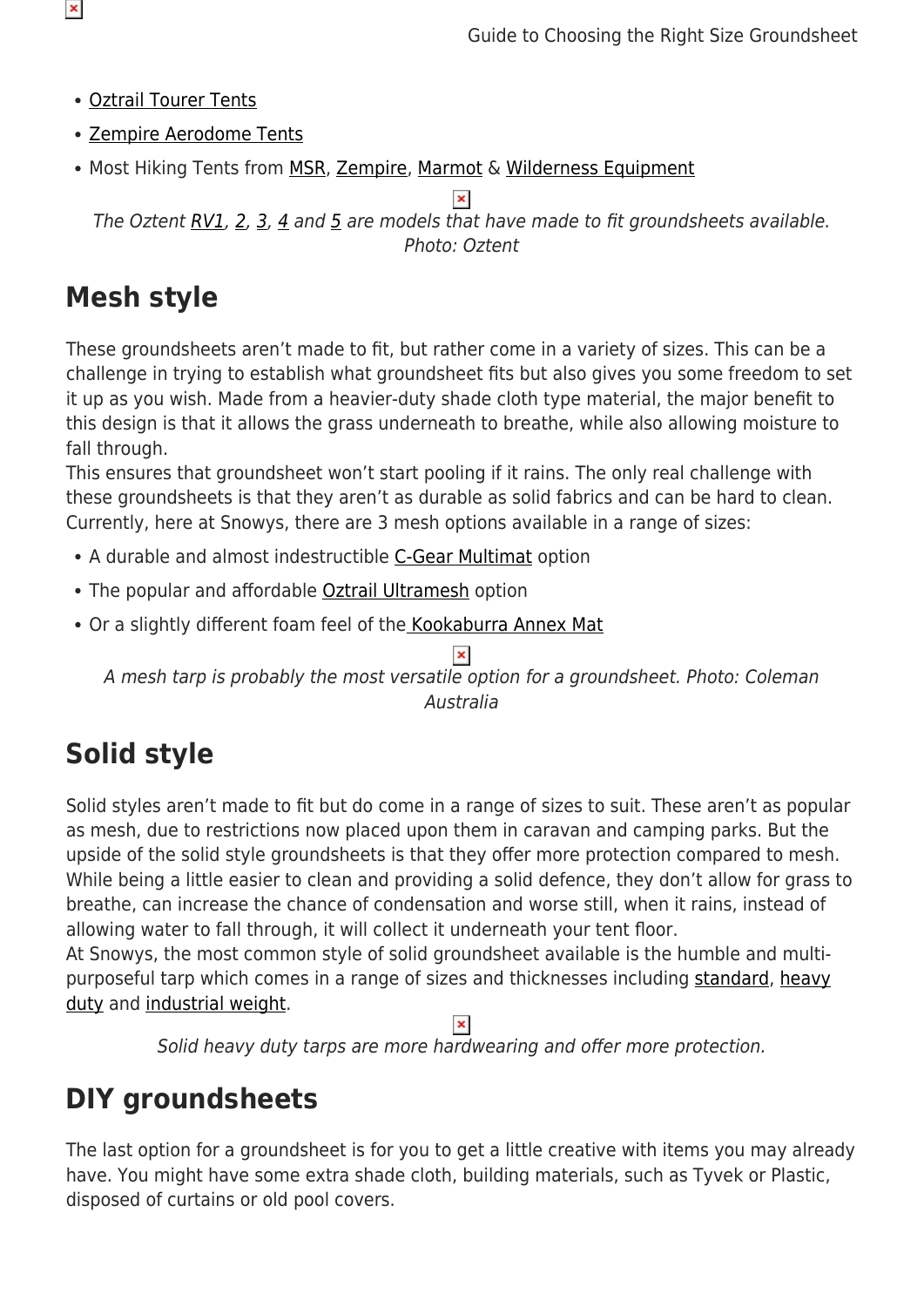

There are a few possibilities here for you to recycle what you already own. Hikers could consider using items such as an [emergency blanket](https://www.snowys.com.au/emergency-survival-blanket) from their first aid kit as well.

> $\overline{\mathbf{x}}$ A great option is to re-purpose what you already have as a groundsheet.

#### **Measuring up for a Groundsheet**

Now, a question we get asked a lot here at Snowys is, *"Will this groundsheet fit my tent?"* So, we've decided to let you in on our secrets in how we figure out whether a groundsheet will work.

#### **1. What area do you want to cover?**

You need to first think about what area you want to cover with a groundsheet. The base of the swag or tent is a given, but do you want some protection through the awning area(s) or beyond the perimeter of the tent itself?

 $\pmb{\times}$ 

View the floorplan of your tent on the Snowys website, so you can get the correct dimensions for the groundsheet you'll need.

## **2. Check the dimensions of your tent**

Once you've decided on the area you want to cover, look at the external dimensions of your tent. We list these in the specifications column on each of our products pages, as well as in the tent floorplan (usually the last image). This will give you an idea of measurements for the area size you want to cover.

Once you look at sizes available, determine whether you'll be able to get the coverage you're after with one groundsheet or if you'll need to use a two or more together.

You may need to use more than one tarp side by side to get a good fit for your shelter.

# **3. Making It Fit**

It's unlikely that you'll get a perfect fit. You can opt for a slightly smaller size that doesn't give complete coverage, which makes it easy initially but in the long run, it leaves your tent exposed to damage.

Or you can choose a slightly bigger size which provides complete coverage, but you'll likely need to make some alterations.

# **Can I alter my groundsheet?**

We recommend against altering the size of the groundsheet. You'll risk cutting it crooked, lose valuable coverage for other uses, and remove the reinforced edging which will cause fraying.

 $\pmb{\times}$